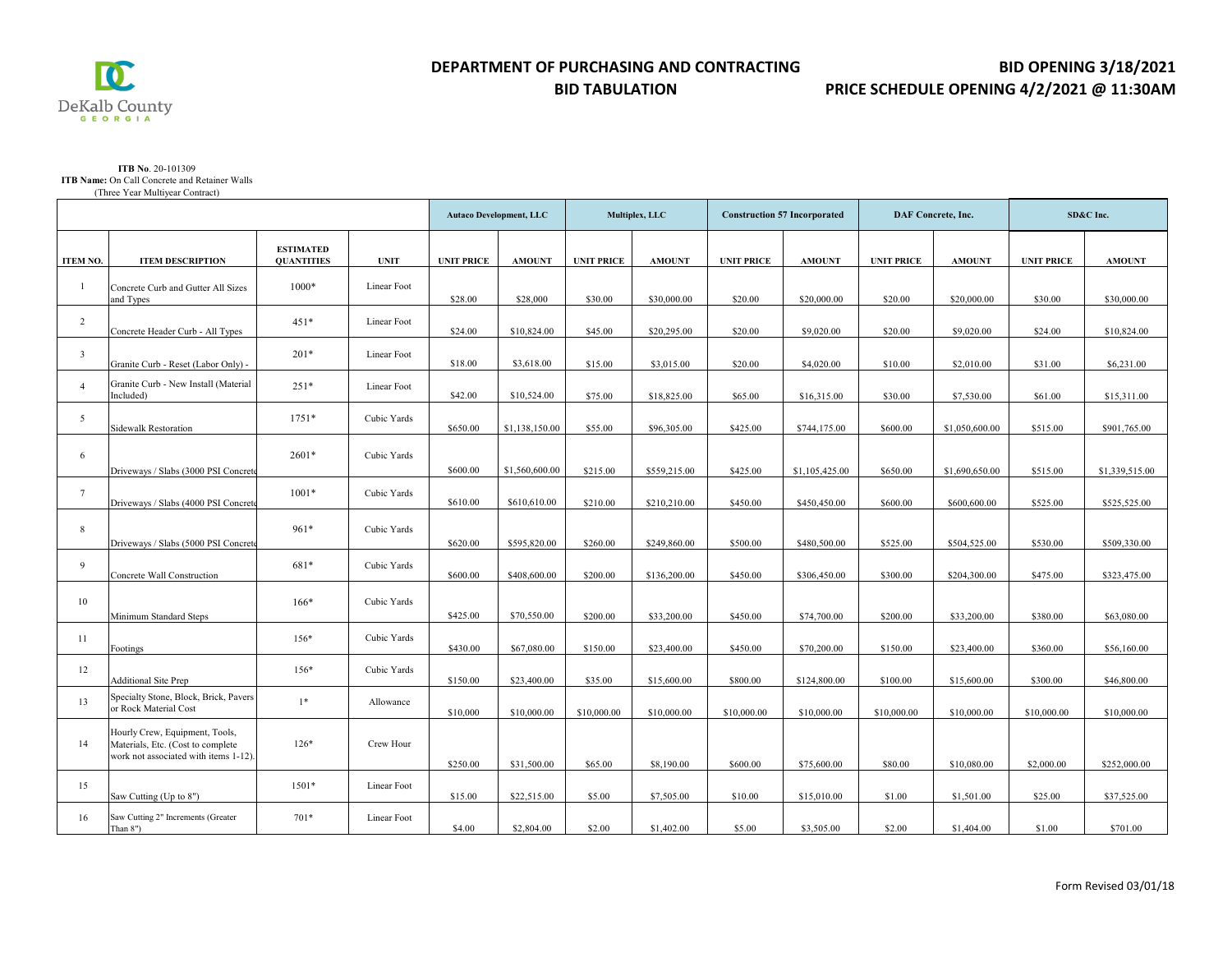

#### **DEPARTMENT OF PURCHASING AND CONTRACTING**

**BID TABULATION**

**BID OPENING 3/18/2021** 

### **PRICE SCHEDULE OPENING 4/2/2021 @ 11:30AM**

| 17<br>Foundation Backfill Material, Type II.      | 801*        | Cubic Yards | \$75.00        | \$60,075.00 | \$50.00        | \$40,050.00 | \$55.00        | \$44,055.00 | \$10.00        | \$8,010.00 | \$70.00 | \$50,070.00 |
|---------------------------------------------------|-------------|-------------|----------------|-------------|----------------|-------------|----------------|-------------|----------------|------------|---------|-------------|
| TOTAL                                             | \$4,654,688 |             | \$1,453,132.00 |             | \$3,554,255.00 |             | \$4,192,430.00 |             | \$4,184,312.00 |            |         |             |
| <b>Number of Bids Received:</b>                   |             |             |                |             |                |             |                |             |                |            |         |             |
| <b>LSBE Participation Benchmark/GFE</b>           | 100%        |             | <b>GFE</b>     |             | 100%           |             | 100%           |             | 100%           |            |         |             |
| Attendance at the Mandatory LSBE Meeting (Yes/No) | Yes         |             | Yes            |             |                |             |                |             | Yes            |            |         |             |
| Separate Sealed Price Schedule (Yes/No)           | Yes         |             | Yes            |             |                |             |                |             | Yes            |            |         |             |
| <b>NOTES - DETAIL JUSTIFICATION</b>               |             |             |                |             |                |             |                |             |                |            |         |             |

**Witness Signature:**  jmAngel Frazier

Signature: Judi Moore

**Email:** jmoore@dekalbcountyga.gov

**Signature:**

**Email:** ccreekmore@dekalbcountyga.gov jmoore@dekalbcountyga.gov CC ccreekmore@dekalbcountyga.gov